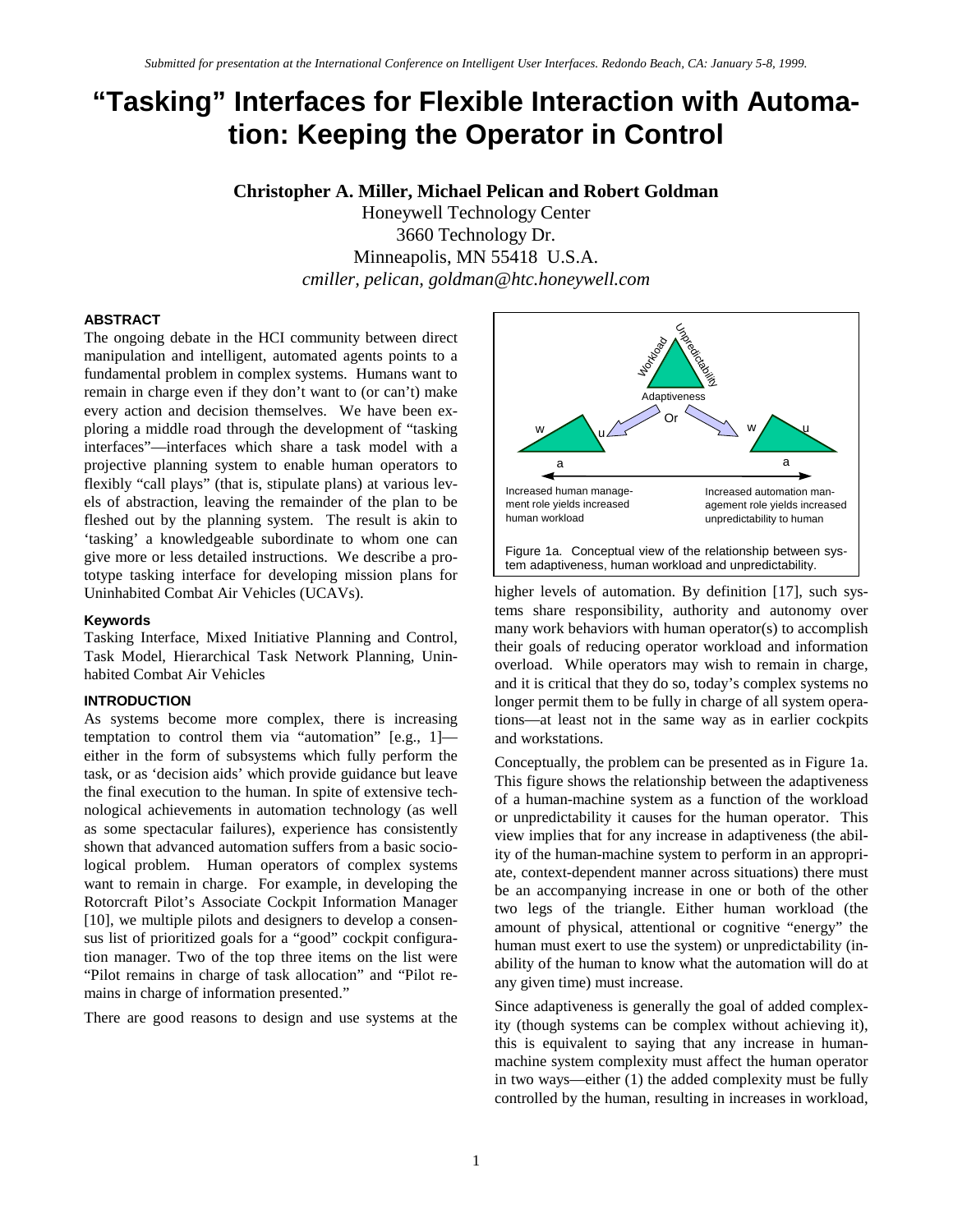or (2) the added complexity must be managed by automation, resulting in increases in unpredictability. The ongoing debate [9,18] in the HCI design community over intelligent agents vs. direct manipulation interfaces is a manifestation of these alternative approaches.

In recent work developing an interface for Uninhabited Combat Air Vehicles (UCAVs), we have explored a middle road between these alternatives. In brief, our solution is to allow human operators to interact with advanced automation *flexibly* at a variety of levels. This allows the human operator to smoothly vary the 'amount' of automation s/he uses depending on such variables as time available, workload, criticality of the decision, degree of trust, etc. variables known to influence human willingness and accuracy in automation use [13]. It further allows the human to flexibly act within the limitations imposed by the capabilities and constraints of the equipment and the world—a strategy shown to produce superior aviation plans and superior human understanding of plan considerations in [8] and which lies at the heart of recent advances in ecological interface design [19]. While this does not eliminate the dilemma presented in Figure 1a, it mitigates it by allowing operators to choose various points on the spectrum for in-

teraction with automation (see Figure 1b). We call humanmachine systems of this sort "tasking" interfaces, because they allow posing a task to automation at all the different levels one might 'task' a knowledgeable subordinate.



## **PROPOSED SOLUTION— TASKING INTERFACES**

There are three primary challenges involved in the construction of a tasking interface:

- (1) A shared vocabulary must be developed, through which the operator can flexibly pose tasks to the automation and the automation can report how it intends to perform those tasks.
- (2) Sufficient knowledge must be built into the interface to enable making intelligent choices within the tasking constraints imposed by the user.
- (3) One or more interfaces must be developed which will permit inspection and manipulation of the tasking vocabulary to pose tasks and review task elaborations in a rapid and easy fashion.

Figure 2 presents our general architecture for tasking interfaces. The three primary components each address one of the challenges described above. In our approach, a Graphical User Interface (GUI) in the form of a "playbook" and a Mission Analysis Component (MAC) are based on and communicate with each other and with the human operator via a Shared Task Model. The human operator communicates tasking instructions in the form of desired goals, tasks, partial plans or constraints, via the Playbook GUI, in accordance with the task structures defined in the shared task model. These are, in fact, the methods used to communicate commander's intent in current training approaches for U.S. battalion level commanders [16]. The MAC is a *projective* planning system capable of understanding these instructions and (a) evaluating them for feasibility or b) expanding them to produce fully executable plans. The MAC may draw on special purpose planning tools to perform these funcions, wrapping them in the task-sensitive environment of the tasking interface as a whole. Outside of the tasking interface itself, but essential to its use, are two additional components. Once an acceptable plan is created, it is passed to an Event Handling component, which is a *reactive* planning system capable of making moment by moment adjustments to the plan during execution. The Event Handling component then passes these instructions to control algorithms that actually effect behaviors in the controlled system automation. Since the GUI, MAC and the Shared Task Model are components unique to the construction of a tasking interface, they will be described in more detail in separate subsections below.

#### **Shared Task Model**

A critical enabling technology for tasking interfaces is the ability to code, track and dynamically modify the goals and plans which human users have in operating their automation and equipment. By explicitly representing these entities in a "task model" format that is *both* familiar to a human operator *and* interpretable by a knowledge-based planning system, we gain a level of coordination between human and system beyond that previously possible.

Beyond the comparatively static task models used in workflow support tools [14], a task model must meet several requirements to support a tasking interface. First, it must be organized via functional decomposition—each task or goal must be decomposable into alternate methods of achieving that goal, down to some bottom layer of executable, primi-



Figure 2. General Architecture for Tasking Interfaces.

tive actions. A 'task', therefore, represents an encapsulated set of behaviors—perhaps including alternatives—which is known as a method of accomplishing domain goals. As Boy [2] points out, the naming or labeling of tasks always in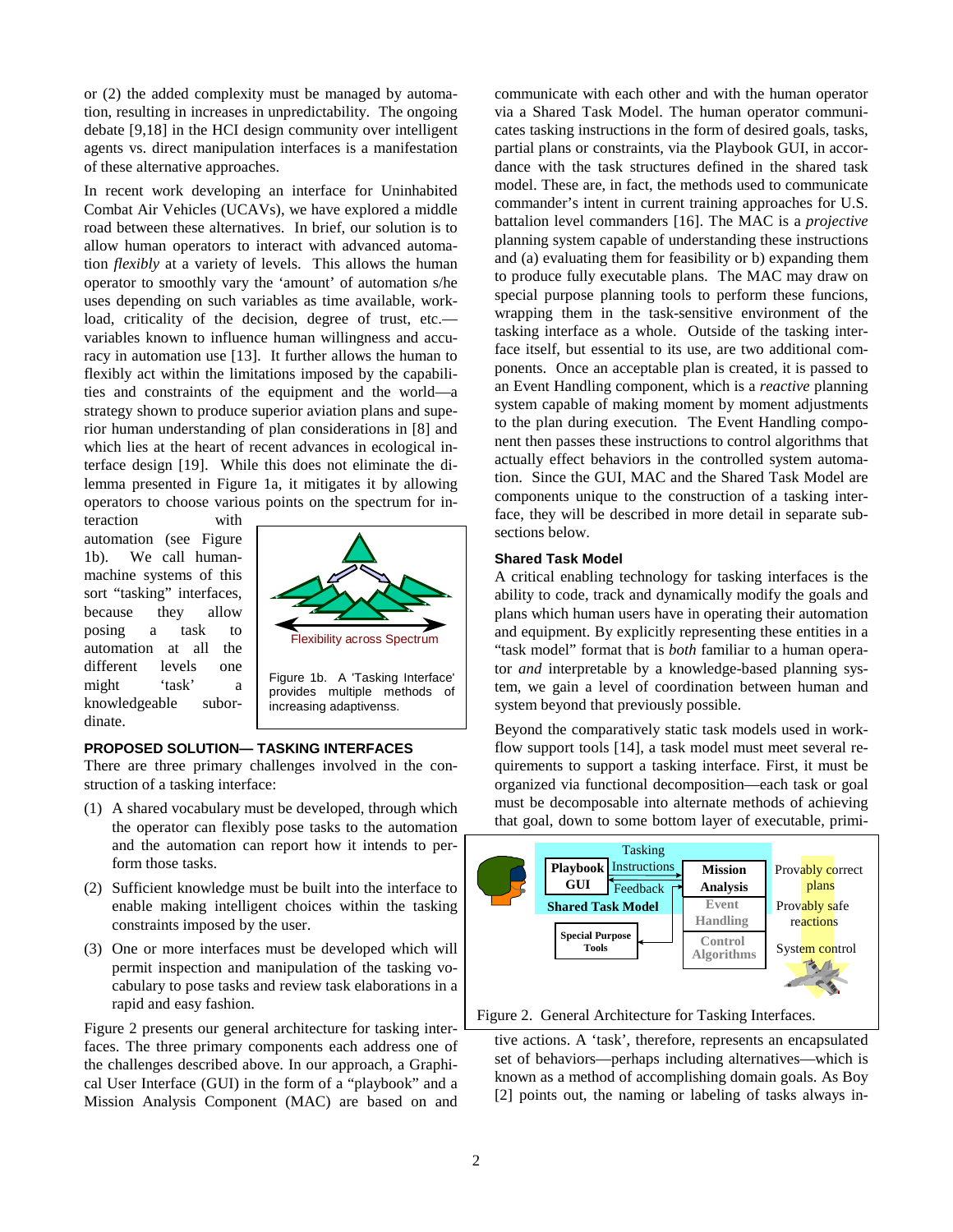volves a process of 'rationalization' or abstraction toward a 'template' which leaves the final customization of the behaviors for the actor at runtime. This both motivates our inclusion of execution components beyond the interface itself to translate the plan into action in the use environment (cf. Figure 2), and points to the importance of the task model as a means of communication between user and system. It also permits tasking at an abstract enough level to overcome many of the objections that Vicente [20] raises against static, prescriptive 'scripting' approaches to taskbased instruction, while adhering to one of his central tenets: that designs need to be 'finished at run time' by the executing agent.

The second requirement of a task model for a tasking interface is that the tasks represented must be drawn from the way operators think about their domain. That is, the labeling conventions used by the interface and the system must be the same as those used by the human operators. 'Tasks' may be drawn from training materials, operator interviews, etc., but the resulting model should be intuitive and easily readable by any experienced operator.

Finally, the task model must also be understandable by all automation systems using it. It should serve the same function as a football team's playbook—each player knows what he is supposed to do when a given play is called, coordination is an emergent function stemming from all players sharing the same playbook and complicated behaviors can be activated rapidly by use of their 'labels'.

Our task modeling representation is based on a PERT-chart like approach developed initially by McDonnell-Douglas for use in their Pilot's Associate and Rotorcraft Pilot's Associate programs [7]. One possible enhancement to our approach would be shifting to a representation that explicitly models the distinction between goals and the plans that achieve them, such as Geddes Plan-Goal Graph [15]. The plan-goal distinction is a natural one for users to make in communicating intent [16].

In the creation of our tasking interface, we have extended the operator's ability to 'call plays' by enabling him/her to interact directly with the task model, activating and combining tasks at various levels of decomposition. This capability is provided via the *Playbook GUI* described in the next section below. We have also provided a planning system which is capable of understanding the operator's commands and either evaluating them for performability or, developing an executable plan which obeys, yet fleshes out, the operator's instructions. This *Mission Analysis Component* is described in the following subsection.

#### **Playbook Graphical User Interface**

The human operator must have a method of inspecting and interacting with the task model, both to understand the possible actions which could be taken to achieve known goals and, more importantly, to declare those tasks, goals, partial plans and constraints s/he wishes the system to pursue. This interface must provide the operator with a method of "calling plays" as described above. Just as a quarterback can activate a complex set of behaviors by referring to a simple play name and/or spend additional time (if available) refining those behaviors by combining play elements or tweaking play parameters, so the operator should be able to flexibly interact with his or her automation via the Playbook GUI.

Some requirements which the Playbook GUI must fulfill include: (1) the set of "plays" (e.g., maneuvers, procedures, etc.) represented must be those any well-trained operator should know (thus making it intuitive to learn and use), (2) the general play 'templates' in the playbook can be composed and instantiated to create any specific mission plan, (3) The operator may select plays at various hierarchical, leaving the lower levels to be selected and composed by the MAC, and (4) operators may either require or prohibit the use of specific plays or of specific resources within a play. This makes true mixed initiative planning possible and makes the tasking of a UCAV much like providing instructions to a human wingman.

One Playbook GUI is presented in Figure 3. While we began with the development of a direct viewing and manipulation tool for the task model itself, some limitations of this interface are clear. The underlying links to a task model permit a wide variety of interfaces. The specific attributes of the GUI must be driven by the uses to which it is put. As a simple example, a pre-mission planning tool will require much more flexibility and precision in visualizing and interacting with the emerging plan, while an in-flight tasking tool will be constrained to be more simple—perhaps an attenuated menu of only those tasking options currently relevant. Further, while a direct presentation of the task model (as illustrated in Figure 3) generally provides the most detailed and precise interaction with the emerging plan, it is not the most familiar or efficient presentation for many pilot planning tasks. For UCAV tasking, potential users have told us that interacting with the underlying task model indirectly via a map tool and a simple timeline view would be more intuitive, though the detailed task model tools should be retained for more complex mission specifications. We have included these concepts in the prototype tasking sys-



Figure 3. One possible instantiation of a playbook GUI.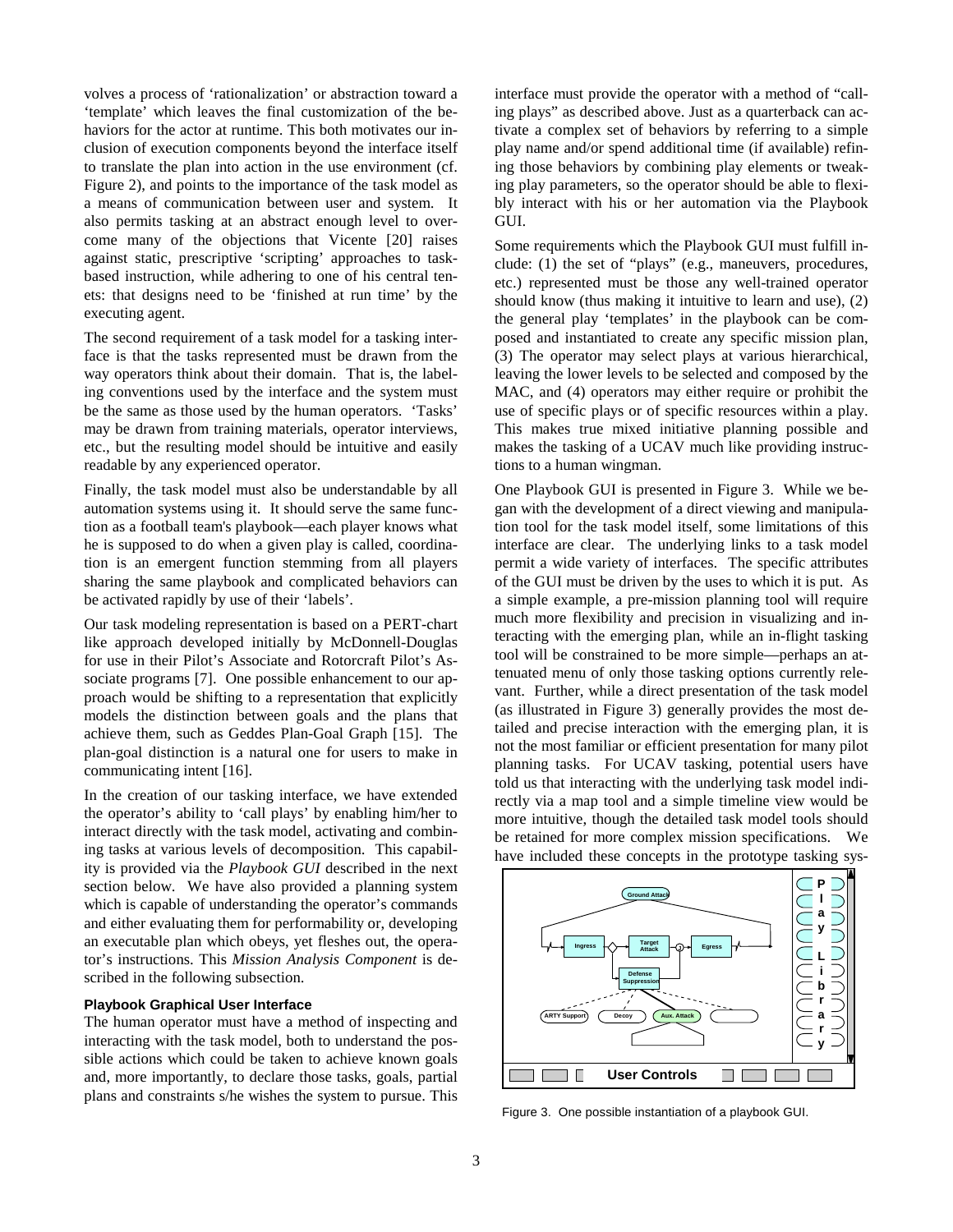tem described below.

## **Mission Analysis Component**

The Mission Analysis Component (MAC) integrates projective planning technology with a human tasking mechanism. MAC operates over full or partial mission plans provided via the Playbook GUI, performing two sub-functions: (1) analyzing the operator's plan for feasibility and goal achievement by verifying constraints and (2) automatically generating candidate completions of partial mission plans in keeping with the requirements and prohibitions imposed by the pilot.

The hierarchical, typed representation of plays in the playbook simplifies choices for plan completion by limiting the types of plays that are useful at each level. The MAC uses a hierarchical task network planner [3] in conjunction with constraint propagation techniques [6,5] to perform the two functions described above. In broad outline, the structure of a UCAV mission is known before the planning has begun. Rather than rediscover this outline (a more traditional AI planning approach), the MAC must manage the resources, deadlines, etc. between alternative operational refinements during the development of the plan. The MAC represents these limited quantities as constraints on and between individual plan operators that are maintained by a constraint management engine. These plan operators are, however, sequenced and composed by a hierarchical task network planning algorithm in conjunction with a human operator.

The decomposition planner continuously determines the feasibility of the current partially specified plan. The shared task model, resident as a plan library usable by the MAC, specifies constraints on tasks and the subtasks they expand into. As a plan is built, constraints propagate both up, from sub-tasks to tasks, and down, from tasks to their expansions. This constraint propagation process enables the planner to identify flaws in the plan early. For example, if currently instantiated tasks require more fuel than will be available for the entire mission, the planner will detect the infeasibility and either automatically backtrack, if planning automatically, or notify the user, if evaluating a plan refinement s/he suggested.

Concurrently with checking for feasibility, the MAC fleshes out the abstract (non-primitive) tasks in the plan. When the MAC identifies a non-primitive, it decomposes by finding and then applying one or more subtask methods. In the case that more than one method applies, the planner develops the alternative paths. Infeasible alternatives are pruned from consideration. The GUI then displays the consequences of planning decisions to the user, who can retract previous choices, or make better-informed decisions from among the available, feasible choices.

In combination, feasibility checking and automatic plan expansion make it possible for the MAC to generate effective plans with a minimum of user involvement. Continual feasibility analysis minimizes the effort expended on deadends while encouraging the user to specify the mission critical aspects of the operation as early as possible. Once these are stipulated, the development of the plan can be left entirely to the MAC with the assurance that it will produce a plan that is both feasible within its constraint knowledge and in keeping the operator's stipulations. If time permits (or lack of trust demands), the user may provide increasingly detailed instructions by selecting among available plan alternatives, down to the lowest level primitive operators supported by the tasking interface.

## **Integrating Pre-existing Tools—Route Planning**

A benefit of the architecture we have produced is that it enables incorporating pre-existing tools into the task-based environment that the interface provides. The effect is to provide task-sensitive, intelligent behavior in tools that were not built to include these capabilities. This feature is illustrated in our work with UCAV mission planning by incorporating a Honeywell route planner.

The route planner generates optimal (i.e., lowest cost) paths through digital models of actual terrain. The definition of optimality can be tuned to the application. Prior to incorporation into our tasking interface, a human operator had to deduce information about route start and endpoint parameters from mission objectives and partial plans (perhaps representing multiple alternatives) and then program them by hand into the route planner. Similarly, results from multiple route plans had to be interpreted and folded back into the planning process.

The structure of the MAC provides a straightforward way to incorporate specialty problem solvers like the route planner. We encapsulated the route planner within parameterized plan operators like a follow\_terrain task. When that task is selected (by either the MAC or the user) bindings for start and endpoints of the route segment are inherited from higher level tasks and passed to the route planner along with cost parameters appropriate to the task (e.g., appropriate weightings on flight time, fuel requirements, exposure and threat levels, etc.). The route planner develops an optimal route within these parameters and returns it to the MAC along with new requirements on flight time and fuel usage. The MAC will determine if these new requirements violate constraints on the plan. If so, the route planner's actions will be undone. If no acceptable route can be found, the user will be notified.

#### **Integration and Operation**

To be useful in the real world, our tasking interface must bridge the traditional gap between analysis and execution. Analytic capabilities developed in previous AI planners have used simple, abstract task representations and have assumed correct execution. Reactive planning and execution systems are essentially high level programming languages. Reactive systems coordinate the behaviors of sensors and effectors to handle contingencies—but without support for analysis of correctness. Honeywell is currently at work on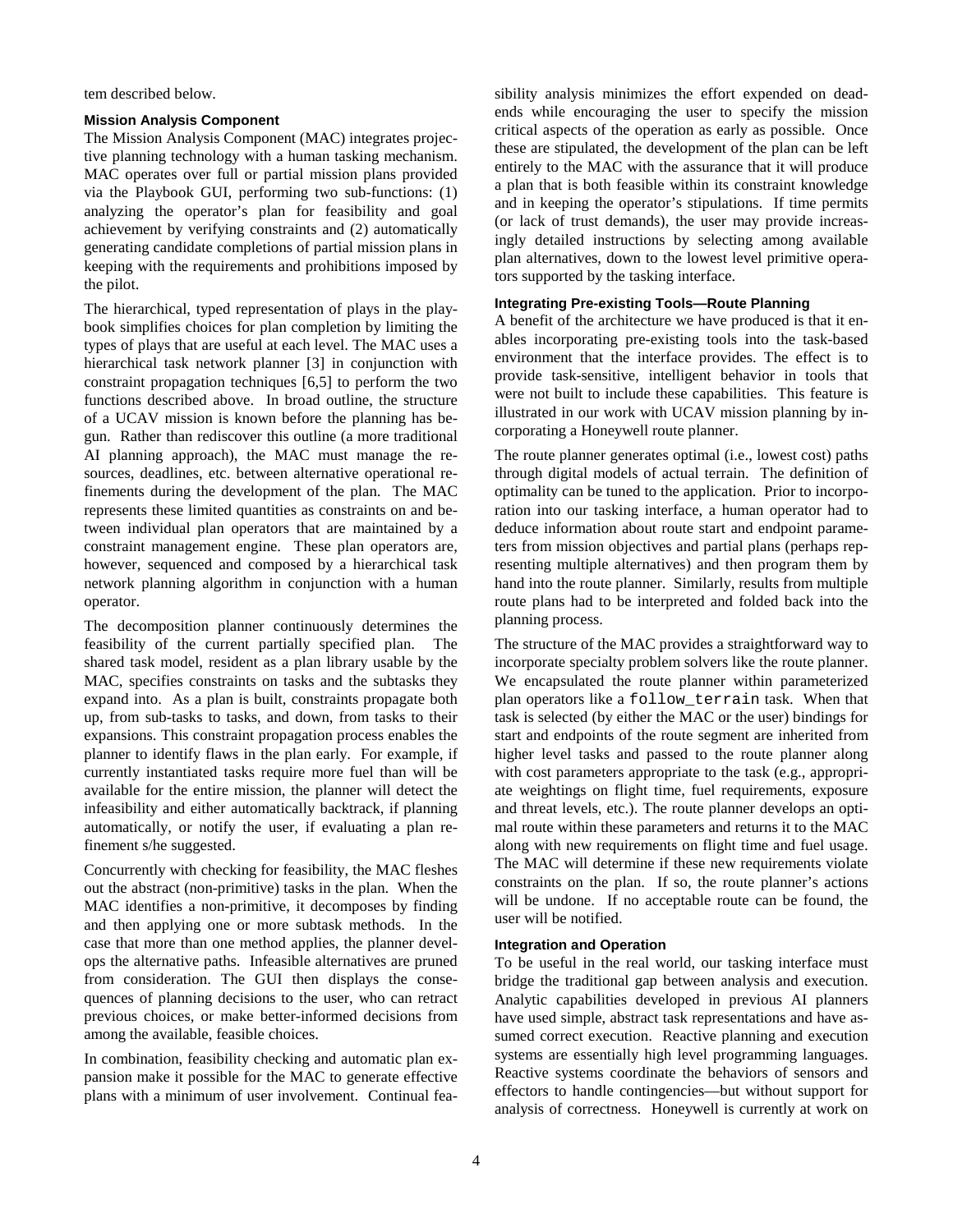an architecture, called CIRCA [12], that integrates projective and reactive planning with control actuation. CIRCA bridges the analysis/execution gap by synthesizing provably correct reaction programs to achieve high-level goals. To date, however, little thought has been given to how an operator will provide those goals. Our tasking interface fills that gap.

At the bottom layer of our architecture, advanced control algorithms provide for continuous vehicle control. These algorithms provide several levels of functionality. The highest level is the ability to fly specific flight segments (e.g. close or loose formation, "pop-up" for weapon release, rendezvous). At a lower level are guidance functions like waypoint steering and terrain following. Finally, at the lowest level are the attitude and rate stabilization control functions. The plan created jointly by the human operator and the MAC, along with reactive adaptations provided by the event handling component, gives these control functions the instructions they need. The result is a seamless ability to task and control the automation functions in a wide variety of ways at the human's discretion.

#### **USAGE SCENARIO**

The following scenario how a user might interact with the tasking interface prototype we have developed to plan a UCAV mission. Current and emerging UCAV interfaces either require operators to remotely control the aircraft via a dedicated cockpit mockup, or they rely on very high level behaviors (e.g., Close Air Patrol circuits or waypointdesignated routes) which can be easily but inflexibly commanded. The first approach provides high predictability and adaptiveness, but at the cost of very high operator workload; the second approach minimizes operator workload and provides highly predictable behavior, but only at the cost of adaptiveness. Neither approach is sufficient for usefully placing one or more UCAVs at the disposal of an operator who is concurrently piloting his/her own aircraft.

Building on prior Honeywell control algorithms and simulation work supporting scenarios of multiple uninhabited F-16s, we have developed a tasking interface to enable a human leader to lay out a mission plan for the UCAV's. This interface will support the stipulation of full and partial plans and constraints for the UCAVs either separately or in conjunction. To date, we have concentrated on a ground-based tasking interface due to its lighter demands on user, simulation and interface design. However, we believe that with suitable GUI modifications, this approach will be suited to in-flight tasking as well.

Our prototype tasking interface as illustrated in Figures 4-9. The interface illustrated in these figures *is* our current Playbook GUI. This interface runs in conjunction with a prototype MAC, communicating via a Shared Task Model. The MAC interacts with a specialty route planning algorithm. Plans produced by this tasking interface can be 'flown' in simulation using realistic control algorithms developed by Honeywell's Guidance and Control group.

Figure 4 (and, in larger format, Figure 9) shows the five primary regions of the Playbook GUI. The upper half of the screen is a *Task Composition Space* that the plan composed thus far. At startup, this area presents the three toplevel tasks (or 'mission types') the system currently knows about: Interdiction, Airfield Denial, and Suppress Enemy Air Defenses (SEAD). The lower left corner of the inter-



Figure 4. The UCAV Tasking Interface prototype at startup.

face is an *Available Resource Space*, currently presenting the set of aircraft available for use. The lower right corner contains an interactive *Terrain Map* of the area of interest. As noted above, some planning interactions can be more easily performed or understood via direct, graphical presentation against the terrain of interest. The space between these two lower windows (empty at startup) is a *Resource in Use Space*—once resources are selected for use, they will be moved to this workspace, where they can be interacted with in more detail. Finally, the lower set of control buttons is always present for interaction with the system. This includes options such as "Finish Plan" for handing the partial plan off to the MAC for completion and/or review, "Final Route" for accessing the route planner to create a route within constraints specified, "Print" and "Show Schedule" for obtaining a Gantt chart timeline of the activities planned for each actor, etc.

The mission leader would interact with the tasking interface to, first, declare that the "task" for the day was "Airfield Denial." Most interactions with the Playbook GUI are via mouse buttons. In this case, the three top-level mission task boxes have "or" relationships between them, meaning the pilot must selected one on Eigure 5 shows the pop-up window when the user clicks on "Airfield Denial."

From this pop-up menu, the human "tasker" can tell the MAC to "Plan this  $\frac{\text{Plan\_This}}{\text{ask}}$  (that is, develop a plan using this task) or indicate that s/he will "Choose airfield denial" as task that s/he will flesh out further. The pop-up menu also contains a context-sensitive list of subtasks that the tasker strike egress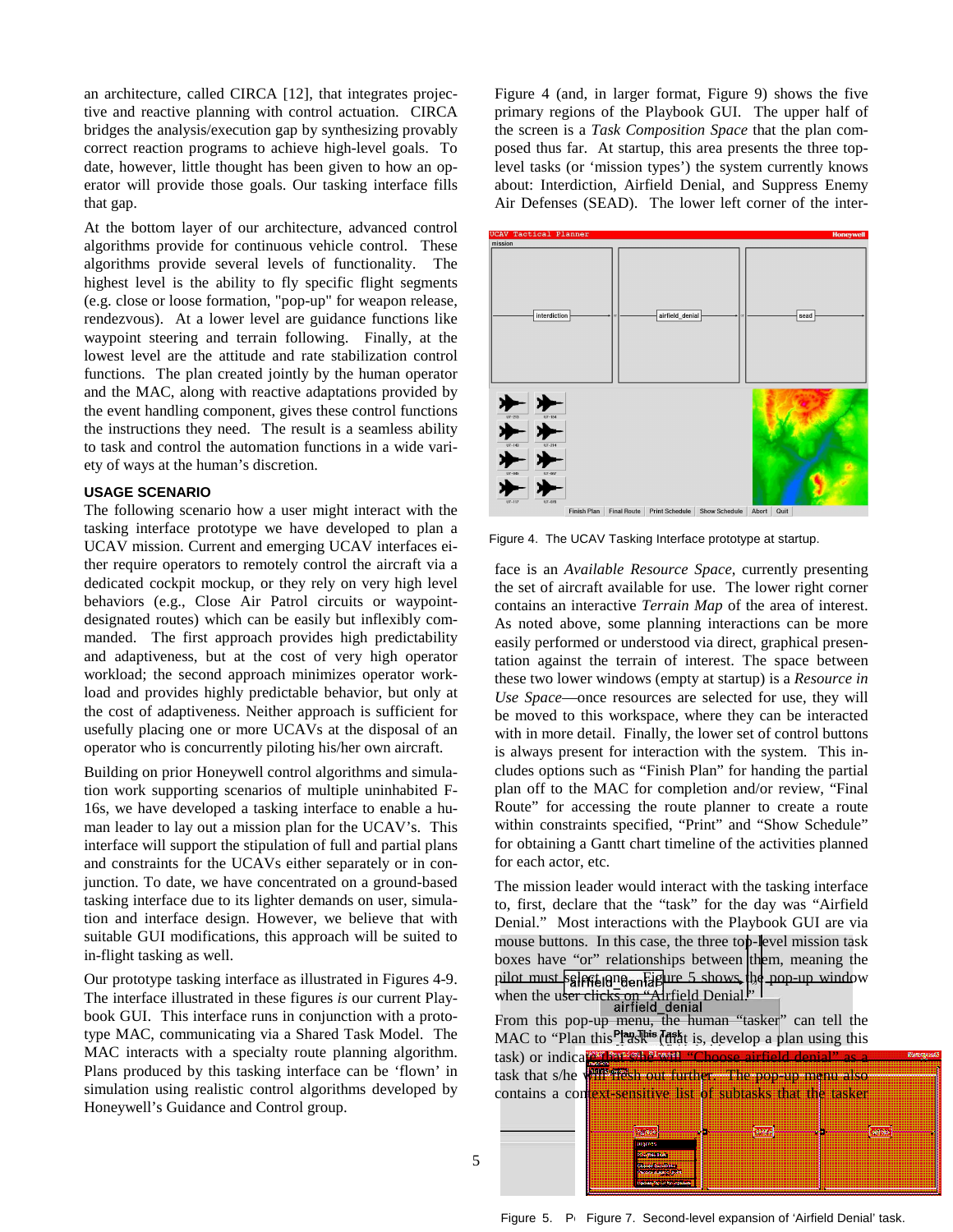can choose to include under this task (only one is appropriate at this level: "Suppress Air Defenses").

At this point, having been told only that the task for the day is "Airfield Denial," a team of trained human pilots would have a very good general picture of the mission they would fly. Similarly, our interface (via the MAC and the Shared Task Representation) knows what a typical airfield denial plan consists of. But just as a leader instructing a human flight team could not leave the instructions at that, so the tasker is required to provide more information to instantiate the high level task. Here, the tasker must provide the items listed in the next block in the pop-up window in Figure 5 (e.g., a target, a homebase, etc.) and, as for all plans, the specific aircraft to be used. S/he selects aircraft by clicking on the available aircraft resources and moving them to the Resources in Use Area. By clicking on "Choose Target", the user activates the Terrain Map and a subsequent click there will designate a target location. The results of these actions are illustrated in Figure 6.

The human leader could provide substantially more detail (such as route, munitions, roles for the wingman, etc.) but s/he could also hand the task off to intelligent human team members at this point and let them develop the plan. The tasker can do this as well, handing the task to the MAC via the "Finish Plan" button. We will assume, though, that the user wishes to provide more plan specifications.

The final option on this pop-up menu allows the user to "Update Threat Information" for use in planning from a dynamically maintained, external database.

Both the tasker and the interface know, thanks to their Shared Task Model, that any Airfield Denial plan must consist of Ingress, Strike and Egress subtasks, in that order. "Airfield Denial" may also include a Defense Suppression subtask that runs in parallel with Strike. After the tasker selects "Choose Airfield Denial", the Task Composition Space is reconfigured as in Figure 7 to show the next level of options. The small arrows between the task blocks indicate that all subtasks are sequential.

To provide detailed instructions about how to perform the Ingress task, the tasker must choose it, producing the "generic" Ingress task shown in Figure 8. Note that this is not a default method of doing "Ingress" so much as a generic, uninstantiated template—corresponding to what a human expert knows about how Ingress can or should be. A trained pilot knows that Ingress can be done either in formation or in dispersed mode and, in either case, must involve a "Take Off" subtask followed by one or more "Fly to Location" subtasks. Figure 8 illustrates the GUI after the user selects "Formation Ingress". The MAC automatically fills in the set of steps it knows must be accomplished to do Ingress in formation— that all aircraft must takeoff and then fly to a specified location. In the event that there are further specifications the user can or must supply, the MAC



Figure 6. Illustration of resource and target selection.

will generate them in context-sensitive pop-up windows (e.g., specifying the airfield to take off from.)



Figure 8. Stipulating subtasks under "Ingress".

The user can continue to specify and instantiate tasks down to the "primitive" level where the subtasks are behaviors the control algorithms (see Figure 2) in our simulator can be relied upon to execute in flight. Alternatively, at any point after the initial selection of mission task and its required parameters, the tasker can hand the partly developed plan over to the MAC for completion and/or review by means of the "Finish Plan" button. In extreme cases, a viable "Airfield Denial" plan could be created with as few as five choices (select aircraft, target, homebase, staging and rendezvous points). If the MAC is incapable of developing a viable plan within the constraints imposed, (e.g., if the user has stipulated distant targets that exceed aircraft fuel supplies) MAC will inform the user of these difficulties via pop-up windows.

Figure 9 shows the completed plan provided by the MAC after the stipulation of the Ingress task as described above. The user has asked for a Final Route generated by the route planner on the basis of the MAC's inputs. This output is presented in the Terrain Map window.

#### **ACCOMPLISHMENTS AND CONCLUSIONS**

Our prototype interface builds plans for 3 types of multi-UCAV missions (corresponding to 3 top-level tasks). The prototype was implemented with SICStus Prolog, Tcl/Tk, and the daVinci graph visualization tool [4]. We implemented our own HTN planner in Prolog and used the SICStus Constraint Logic Programming for Finite Domains module to maintain the constraint store. We built the illustrated version of the Playbook GUI using SICStus's embedded Tcl/Tk interpreter and daVinci.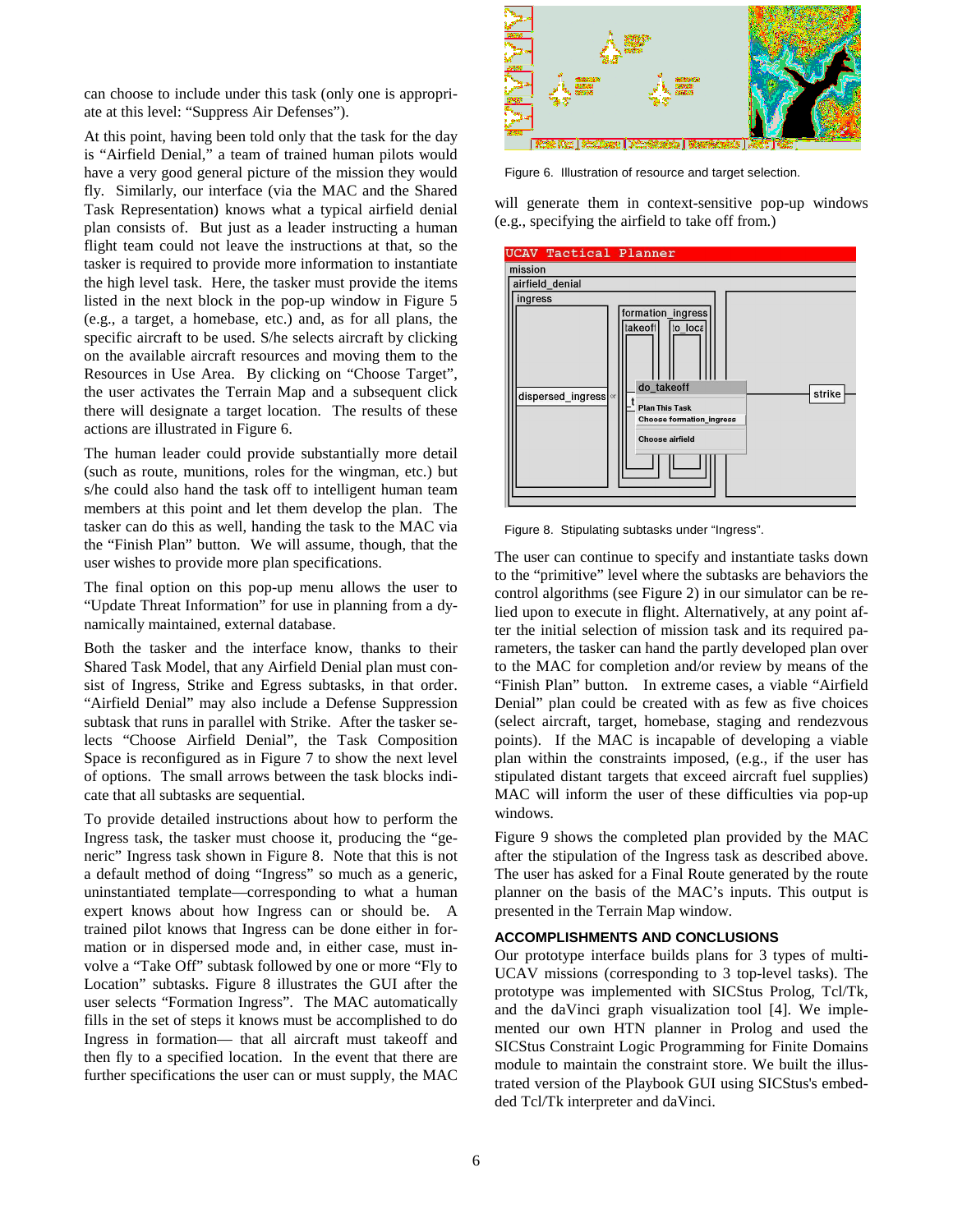

Figure 9. Finished plan returned by the MAC after User specification of the Ingress task.

Other types of interfaces are entirely possible (see [11] for a more ambitious, though unimplemented example illustrating more sophisticated interactions with the MAC and shared task model) and we hope to explore their development as we carry the tasking interface concept into alternate domains and gain more experience with user interactions with this type of automation.

Our approach to tasking interfaces builds a bridge of flexibility between 'pure' direct manipulation interfaces where the user is always in charge but must incur the associated workload, and 'pure' intelligent agent automation where the user is free from undue workload but at the cost of surrendering control and predictability to a system that may not do what s/he wants. While operators of complex systems are rarely comfortable giving over authority to automation at all times, they are quite willing to use it when helpful. Tasking interfaces are a method of allowing the operator to remain fully in charge, yet of enabling almost full autonomy for an aiding agent. Perhaps by requiring (and enabling) automation to behave more like an intelligent subordinate, operators will be more tolerant of its weaknesses and more willing to let it show its capabilities in some settings. Through use, then, users may become more familiar with their automation's strengths and weaknesses and, ultimately, better at using it when it is needed.

#### **ACKNOWLEDGEMENTS**

This work was funded by a Honeywell Initiatives Grant. The authors would like to that Dan Bugajski, Don Shaner

and John Allen for their help in the development and implementation of the ideas presented.

## **REFERENCES**

- 1. Billings, C. *Aviation Automation: The search for a human-centered approach.* Lawrence Erlbaum: Mahwah, NJ, 1997.
- 2. Boy, G. *Cognitive Function Analysis*. ABLEX; Stamford, CT, in press.
- 3. Erol, K., Hendler, J. and Nau, D. UMCP: A sound and complete procedure for hierarchical task network planning. In Hammond, K. (Ed.) *Artificial Intelligence Planning Systems: Proceedings of the Second International Conference*, (Los Altos, CA, 1994), 249-254.
- 4. Frohlich, M. and Werner, M. The daVinci graph visualization tool, 1997. Available at http://www.informatick. unibremen.de/~davinci.
- 5. Hentenryck, P. *Constraint Satisfaction in Logic Programming*. Cambridge, MA: MIT Press, 1989.
- 6. Jaffar, J. and Michaylov, S. Methodology and implementation of a CLP system. *Proceedings of the Fourth International Conference on Logic Programming*. (Cambridge, MA: MIT Press), 1987.
- 7. Keller, K. and Stanley, K. Domain specific software design for decision aiding. *Proceedings of the AAAI Workshop on Automating Software Design.* (NASA Ames Research Center, July, 1992), 86-92.